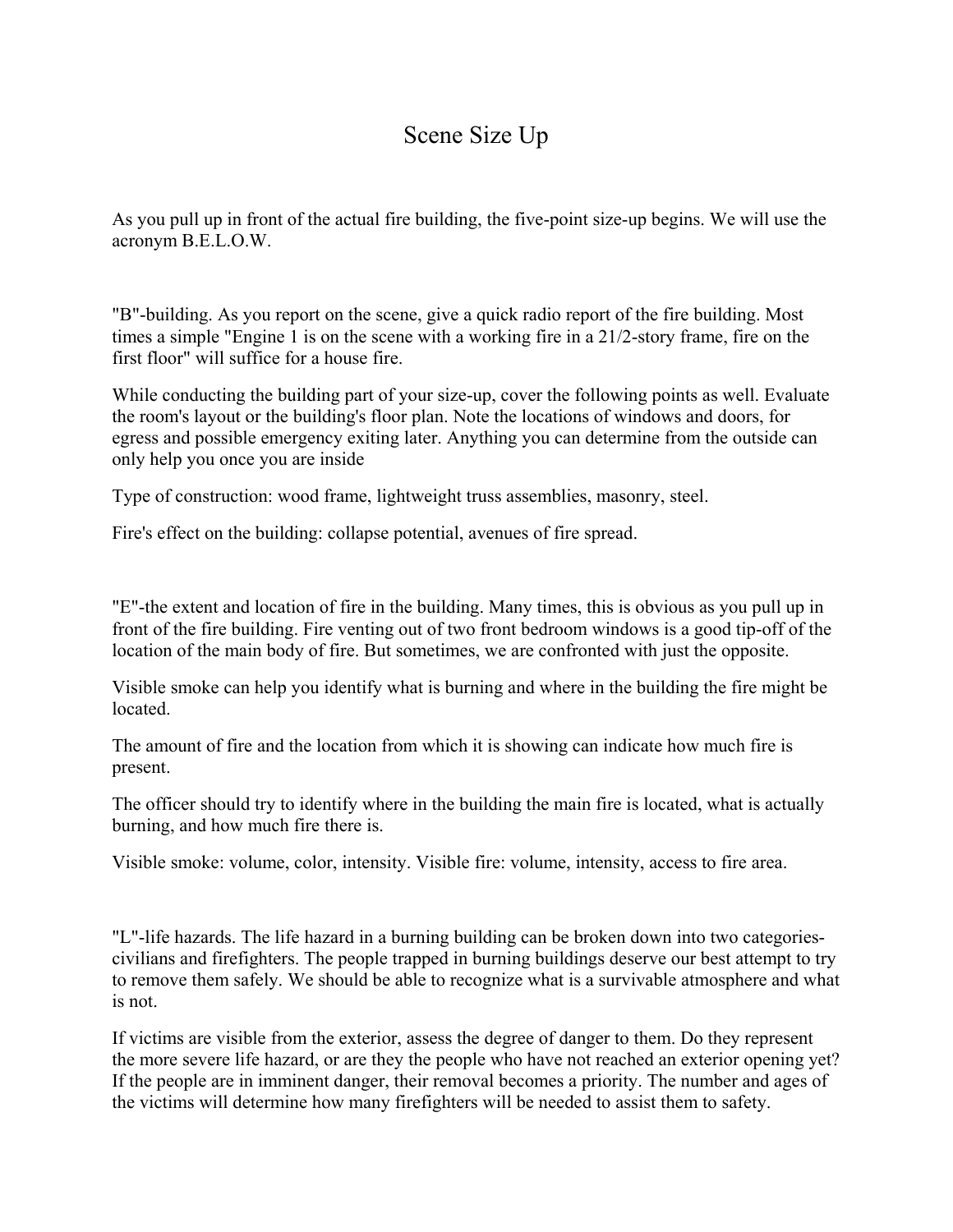If reports of people trapped are given by people on-scene or repeated over the radio, the priority changes to that of interior search. Make all personnel operating and arriving on the fireground aware of the new information. Depending on fire conditions, the time of day, and the available personnel, victim removal or search may take priority over other fireground operations. One very important point to remember, however, is that more lives are saved by properly positioning and operating the first handline than by any other fireground tactic. So even with reduced staffing, putting water on the fire remains a high priority. Once we put water on the fire, usually everything else gets better-but not always.

## **Strategic Considerations**

Reported life hazards: radio reports, civilians on location.

Visible life hazards: degree of danger, ease of removal, available personnel.

Search operations: primary, secondary, victim removal.

"O"-occupancy. Even when dealing with house fires, there are some variables to consider. Group homes, foster homes, and houses where the owner runs a home business all can change the "occupancy" of the building. Woodworking shops with different varnishes, stains, and cleaners and home gunsmiths may increase the fire load beyond what would normally be expected in a private home.

"W"-water supply. Water supply plays a very important role in fire attack. The engine companycannot move in on a fire without water. The truck company cannot complete its searches without water.

What are the important aspects of water supply? Which size lines should you use? When dealing with a fire in a private home, how much water should you anticipate needing? Where should the initial handline be stretched?

As for handline selection, the bigger the fire, the bigger the hand-line. Pretty simple. Handlines of 13/4-inch size can be used on most fires in private dwellings and apartments. An exception to this rule is when the operating forces are confronted with a heavy body of fire, especially in a house. When the fire has control of the entire first floor of a home, the stretching of a large handline, such as a 21/2-inch line, will help to rapidly knock down the heavy fire. This line does not have to be advanced throughout the entire first floor; it can be operated from an area inside the front door and be used to knock down as much fire as possible. Once the heavy fire has been knocked down, a smaller line can be used for final extinguishment.

Once you select the proper size handline, which location should you stretch it to? For most house fires, stretch the first line to the front door. If you consider a fire in a multistory private dwelling, the interior stairs to the upper floors are usually, not always, found near the front of the house. That fact, coupled with the fact that 90 percent of today's fire departments stretch a preconnected handline first, almost rules out stretching to the rear of the house to attack the fire from the unburned rear of the structure.